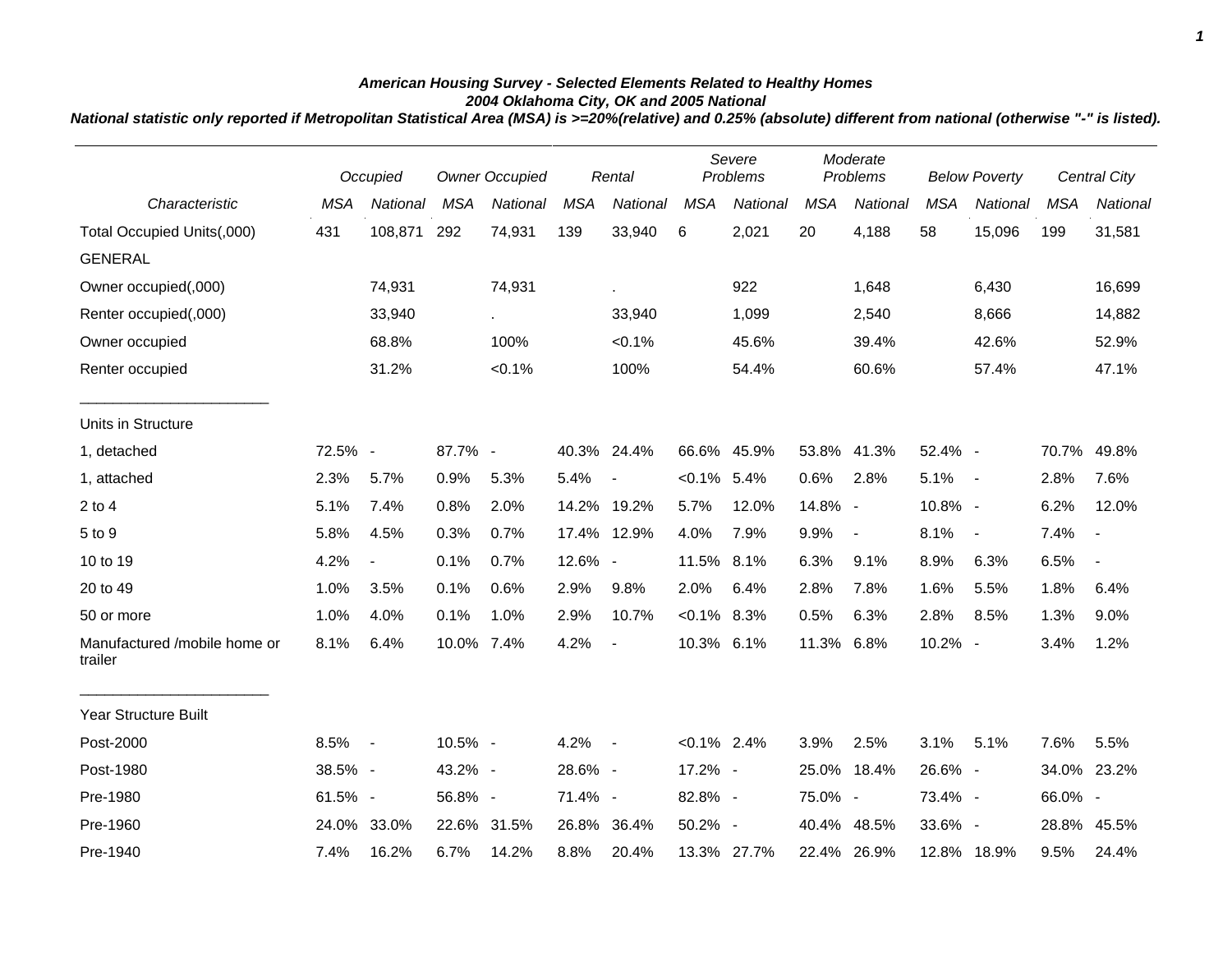|                                                             | Occupied |          | <b>Owner Occupied</b> |          | Rental     |                          | Severe<br>Problems |             | Moderate<br>Problems |                          | <b>Below Poverty</b> |                          | Central City |          |
|-------------------------------------------------------------|----------|----------|-----------------------|----------|------------|--------------------------|--------------------|-------------|----------------------|--------------------------|----------------------|--------------------------|--------------|----------|
| Characteristic                                              | MSA      | National | MSA                   | National | <b>MSA</b> | National                 | <b>MSA</b>         | National    | <b>MSA</b>           | National                 | MSA                  | National                 | <b>MSA</b>   | National |
| Foundation (for 1-unit not<br>manufactured)                 |          |          |                       |          |            |                          |                    |             |                      |                          |                      |                          |              |          |
| 1-Unit not manufactured(,000)                               | 322      | 76,154   | 259                   | 65,675   | 63         | 10,479                   | 4                  | 1,037       | 11                   | 1,849                    | 33                   | 7,410                    | 146          | 18,146   |
| With a basement under all of<br>house                       | 0.5%     | 32.8%    | 0.6%                  | 34.4%    | 0.2%       | 22.6%                    | $< 0.1\%$          | 31.6%       |                      | $< 0.1\%$ 15.5%          | 0.7%                 | 27.8%                    | 0.6%         | 32.5%    |
| With a basement under part of<br>house                      | 3.0%     | 11.5%    | 3.1%                  | 11.9%    | 2.4%       | 8.5%                     | 11.6% -            |             | 6.1%                 | $\overline{\phantom{a}}$ | 3.7%                 | 8.1%                     | 3.1%         | 8.1%     |
| With a crawl space                                          | 26.1% -  |          | 23.3% -               |          | 37.7% -    |                          | 43.9%              | 34.1%       | 59.0% -              |                          | 38.4% -              |                          | 28.8% -      |          |
| On a concrete slab                                          | 69.3%    | 30.2%    | 72.3%                 | 29.4%    | 56.9%      | 35.3%                    | 41.6%              | 21.1%       | 28.7%                | 18.6%                    | 53.9%                | 29.9%                    | 66.9%        | 34.8%    |
| In some other way                                           | 1.1%     | 0.5%     | 0.7%                  | 0.4%     | 2.7%       | 1.2%                     | 2.9%               | 1.7%        | 6.2%                 | 0.5%                     | 3.4%                 | 0.9%                     | 0.5%         |          |
| <b>EXTERIOR</b>                                             |          |          |                       |          |            |                          |                    |             |                      |                          |                      |                          |              |          |
| <b>External Building Conditions (non</b><br>multiunit)      |          |          |                       |          |            |                          |                    |             |                      |                          |                      |                          |              |          |
| Sagging roof                                                | 3.2%     | 2.1%     | 2.3%                  | 1.9%     | 7.0%       | 3.8%                     | 18.7% 8.7%         |             | 18.4%                | 11.3%                    | 4.3%                 | $\overline{\phantom{a}}$ | 3.4%         | 2.4%     |
| Missing roofing material                                    | 5.4%     | 3.5%     | 4.5%                  | 3.3%     | 9.1%       | 4.7%                     |                    | 24.7% 10.3% | 16.8%                | 11.7%                    | 10.0% 5.4%           |                          | 5.9%         | 4.3%     |
| Hole in roof                                                | 2.1%     | 1.7%     | 1.7%                  |          | 3.8%       | $\overline{\phantom{a}}$ | 17.4% 8.3%         |             | 7.4%                 | 10.7%                    | 3.2%                 | $\overline{\phantom{a}}$ | 2.0%         |          |
| Missing bricks, siding, other<br>outside wall material      | 3.5%     | 2.6%     | 2.7%                  | 2.1%     | 6.7%       | $\overline{\phantom{a}}$ | 20.9% 9.4%         |             | 21.3%                | 13.6%                    | 10.6% 5.6%           |                          | 3.3%         |          |
| Sloping outside walls                                       | 1.9%     | 1.3%     | 1.3%                  | 0.9%     | 4.8%       | 3.1%                     | 14.9%              | 7.2%        | 5.2%                 | 9.4%                     | 4.4%                 | 2.7%                     | 2.6%         | 1.5%     |
| Boarded up windows                                          | 1.1%     | 0.8%     | 0.9%                  | 0.6%     | 2.0%       | $\overline{\phantom{a}}$ | 7.1%               | 4.4%        | 6.9%                 | 5.5%                     | 3.5%                 | 2.5%                     | 0.9%         |          |
| Broken windows                                              | 6.2%     | 3.6%     | 5.4%                  | 3.0%     | 9.9%       | 7.1%                     | 26.9%              | 10.4%       | 23.3%                | 17.3%                    | 9.6%                 | 6.6%                     | 5.7%         | 4.2%     |
| Bars on windows                                             | 2.3%     |          | 2.2%                  |          | 2.8%       | 4.2%                     | $< 0.1\%$          | 4.8%        | 2.7%                 | 6.7%                     | 3.2%                 | 4.7%                     | 4.1%         | 8.2%     |
| Foundation crumbling or has open 3.7% 2.4%<br>crack or hole |          |          | 2.9% 2.1%             |          | 7.0%       | 4.2%                     | 15.6% 8.4%         |             | 10.8%                |                          | 7.4%                 | 4.0%                     | 3.8%         |          |
| None of the above                                           | 79.8% -  |          | 82.3% -               |          | 69.1% -    |                          |                    | 50.9% 70.3% |                      | 42.4% 55.0%              | 68.9% -              |                          | 78.8% -      |          |
| None of the above(excluding bars) 81.4% -                   |          |          | 84.1% -               |          | 70.4% -    |                          |                    | 50.9% 72.0% |                      | 42.4% 58.2%              | 70.3% -              |                          | 81.5% -      |          |
| Water Leakage During Last 12<br>Months                      |          |          |                       |          |            |                          |                    |             |                      |                          |                      |                          |              |          |

*2*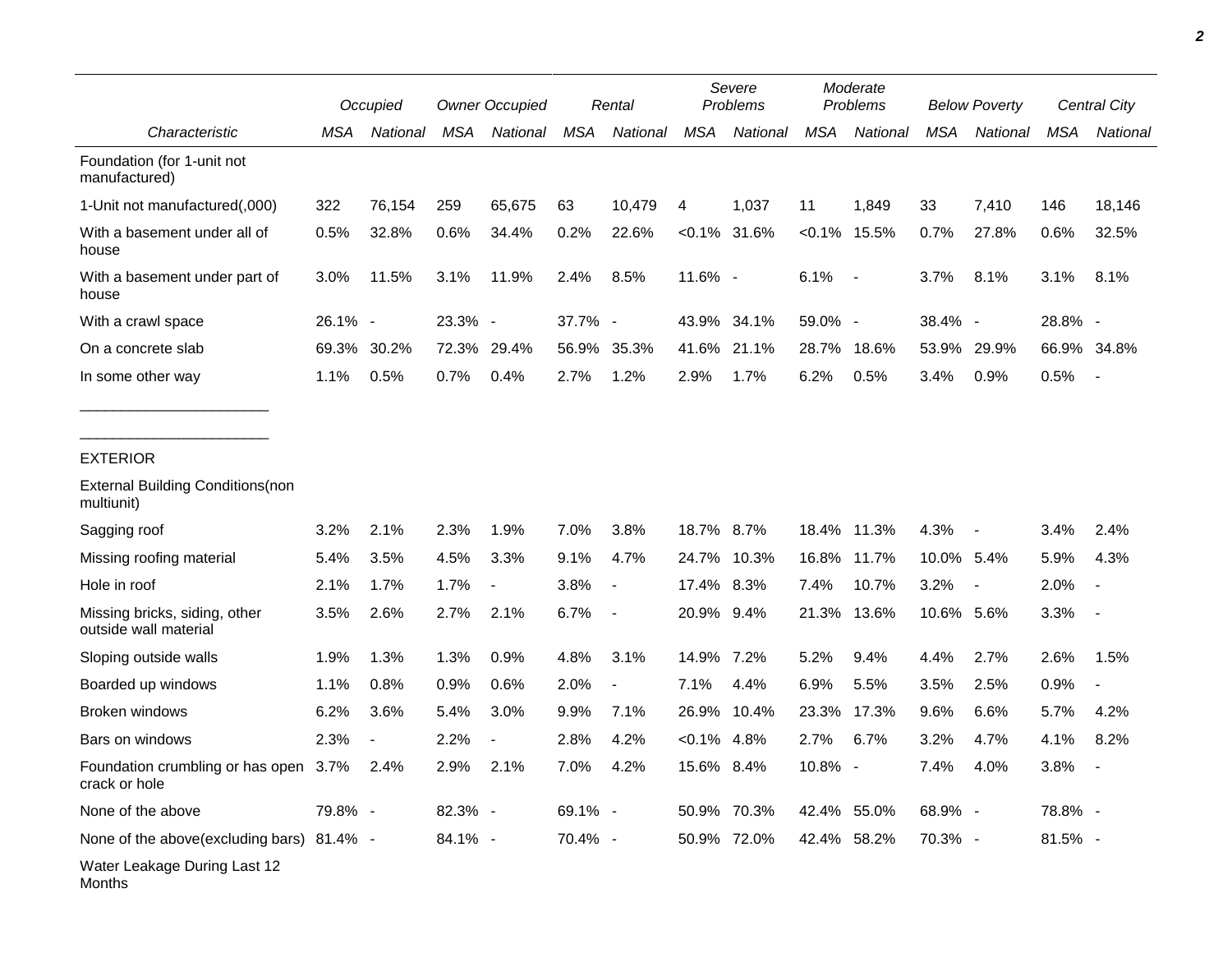|                                               |         | Occupied                 |            | <b>Owner Occupied</b>    |       | Rental                   |                | Severe<br>Problems |         | Moderate<br>Problems     |                | <b>Below Poverty</b>     |            | Central City             |  |
|-----------------------------------------------|---------|--------------------------|------------|--------------------------|-------|--------------------------|----------------|--------------------|---------|--------------------------|----------------|--------------------------|------------|--------------------------|--|
| Characteristic                                | MSA     | National                 | <b>MSA</b> | National                 | MSA   | National                 | <b>MSA</b>     | National           | MSA     | National                 | <b>MSA</b>     | National                 | <b>MSA</b> | National                 |  |
| With leakage from outside<br>structure        | 9.0%    | 10.9%                    | 8.7%       | 11.3%                    | 9.4%  | $\overline{\phantom{a}}$ |                | 28.5% 18.6%        | 29.8% - |                          | 9.2%           | $\overline{\phantom{a}}$ | 8.1%       | 11.1%                    |  |
| Roof                                          | 5.8%    | $\blacksquare$           | 5.9%       | $\overline{\phantom{a}}$ | 5.7%  | $\overline{a}$           |                | 22.5% 12.0%        | 22.8% - |                          | 6.6%           | $\overline{\phantom{a}}$ | 4.8%       | 6.1%                     |  |
| <b>Basement leak</b>                          | 0.4%    | 3.5%                     | 0.5%       | 4.3%                     | 0.1%  | 1.8%                     | $< 0.1\%$ 4.4% |                    | 1.5%    | 5.0%                     | $< 0.1\%$ 2.2% |                          | 0.5%       | 2.9%                     |  |
| Walls, closed windows, or doors<br>leak       | 1.9%    | 2.4%                     | 1.7%       | 2.2%                     | 2.3%  | 2.9%                     | 15.3% 7.1%     |                    | 7.9%    | $\blacksquare$           | 2.6%           | $\sim$                   | 1.7%       | 2.9%                     |  |
| Other or Unknown exterior Leak                | 1.9%    | 1.2%                     | 1.7%       | 1.2%                     | 2.5%  | 1.4%                     | 9.3%           | 2.4%               | 5.5%    | $\overline{\phantom{a}}$ | 1.1%           | $\sim$ $-$               | 1.7%       | 1.2%                     |  |
| <b>INTERIOR</b>                               |         |                          |            |                          |       |                          |                |                    |         |                          |                |                          |            |                          |  |
| Damage                                        |         |                          |            |                          |       |                          |                |                    |         |                          |                |                          |            |                          |  |
| Holes in floors                               | 1.1%    | $\overline{\phantom{a}}$ | 0.9%       | 0.7%                     | 1.6%  | $\overline{\phantom{a}}$ | 10.9% 5.4%     |                    | 7.6%    | $\overline{\phantom{a}}$ | $3.7\%$        | 2.0%                     | 1.4%       |                          |  |
| Open cracks or holes                          | 5.6%    | $\blacksquare$           | 5.3%       | 3.7%                     | 6.3%  | $\blacksquare$           |                | 23.9% 13.9%        | 28.1% - |                          | 10.0% 7.6%     |                          | 5.1%       | 6.2%                     |  |
| Broken plaster or peeling paint               | 2.1%    | $\overline{\phantom{a}}$ | 1.8%       | 1.4%                     | 2.7%  | 3.4%                     | 16.5% 7.5%     |                    | 19.8% - |                          | 4.1%           | $\overline{\phantom{a}}$ | 2.2%       | 3.2%                     |  |
| Water Leakage During Last 12<br>Months        |         |                          |            |                          |       |                          |                |                    |         |                          |                |                          |            |                          |  |
| With leakage from inside structure 11.8% 8.4% |         |                          | 9.5%       | 7.0%                     | 16.6% | 11.4%                    |                | 24.3% 16.0%        | 27.6% - |                          | 17.3%          | 9.6%                     | 10.4% -    |                          |  |
| Fixtures backed up or overflowed              | 3.6%    | 2.7%                     | 3.0%       | 2.2%                     | 5.1%  | 3.7%                     | 7.4%           | $\blacksquare$     | 12.7% - |                          | 6.8%           | 3.1%                     | 3.4%       |                          |  |
| Pipes leaked                                  | 5.6%    | 3.7%                     | 4.3%       | 2.7%                     | 8.3%  | 5.9%                     | 16.1% 9.2%     |                    | 13.7% - |                          | 8.1%           | 5.0%                     | 4.6%       |                          |  |
| Broken water heater                           | 1.7%    | 0.9%                     | 1.4%       | 1.0%                     | 2.4%  | 0.8%                     | $< 0.1\%$ 2.1% |                    | 7.2%    | 3.0%                     | 2.5%           | 0.8%                     | 1.3%       | 0.8%                     |  |
| Other or Unknown                              | 2.8%    | 2.2%                     | 2.3%       | $\blacksquare$           | 4.0%  | 3.0%                     | 8.8%           | 4.1%               | 5.2%    | 7.8%                     | 4.0%           | 2.2%                     | 2.3%       |                          |  |
| Rodents                                       |         |                          |            |                          |       |                          |                |                    |         |                          |                |                          |            |                          |  |
| Signs of rats in last 3 mon.                  | 0.4%    | 0.9%                     | 0.6%       |                          | 0.2%  | 1.3%                     | $< 0.1\%$ 4.6% |                    | 2.6%    | 4.2%                     | 0.8%           | 1.5%                     | 0.5%       | 1.4%                     |  |
| Signs of mice in last 3 mon.                  | $9.4\%$ | 5.7%                     | 9.3%       | 5.3%                     | 9.5%  | 6.6%                     |                | 21.8% 12.1%        |         | 16.6% 12.4%              | 11.3%          | 7.3%                     | 6.9%       | $\overline{\phantom{a}}$ |  |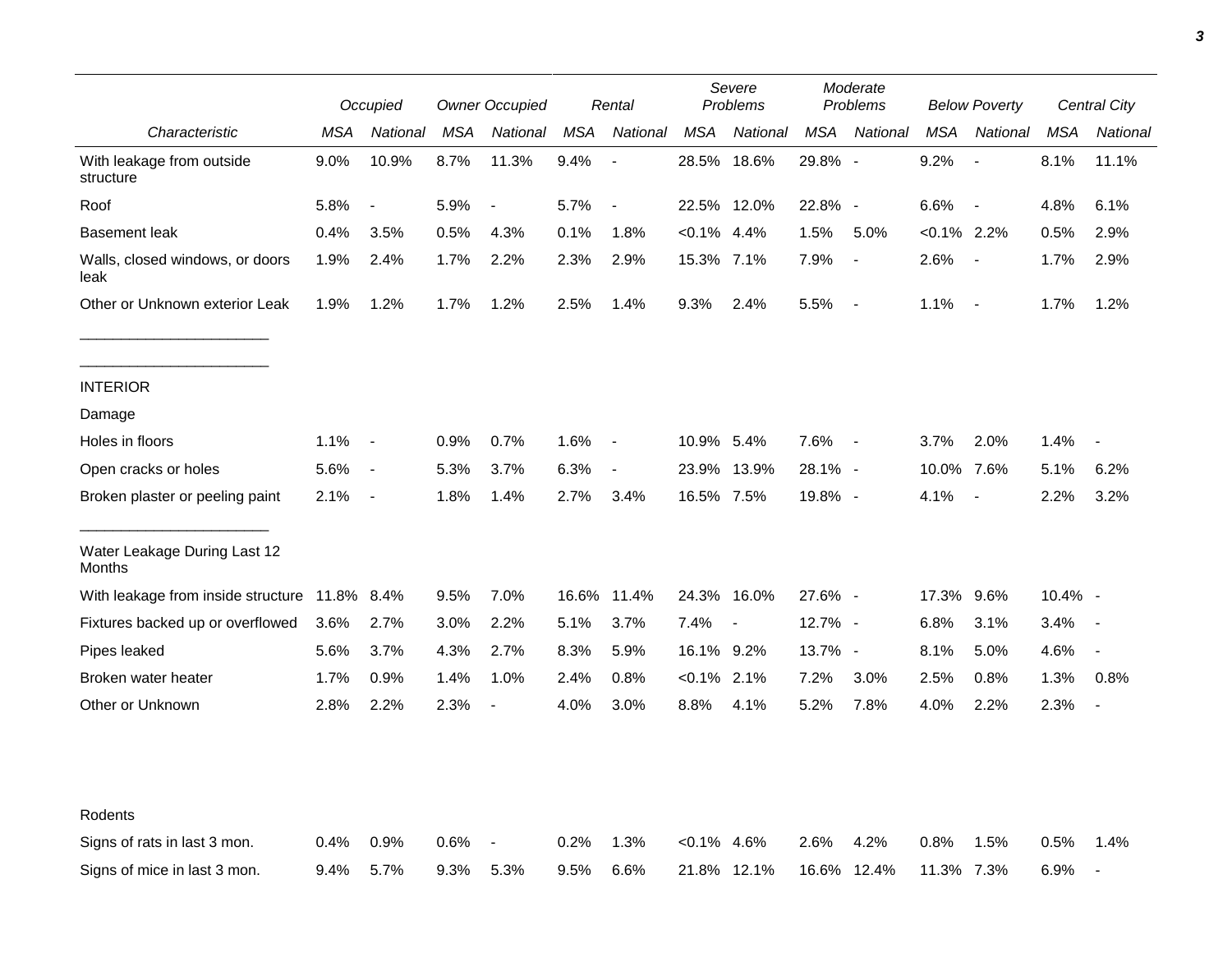|                                                           | Occupied    |                          | <b>Owner Occupied</b> |                          | Rental      |                          | Severe<br>Problems |                          | Moderate<br>Problems |                          | <b>Below Poverty</b> |                          | Central City |                          |
|-----------------------------------------------------------|-------------|--------------------------|-----------------------|--------------------------|-------------|--------------------------|--------------------|--------------------------|----------------------|--------------------------|----------------------|--------------------------|--------------|--------------------------|
| Characteristic                                            | <b>MSA</b>  | National                 | <b>MSA</b>            | National                 | <b>MSA</b>  | National                 | <b>MSA</b>         | National                 | <b>MSA</b>           | National                 | <b>MSA</b>           | National                 | <b>MSA</b>   | National                 |
| Signs of rodents, not sure which<br>kind in last 3 mon.   | 0.2%        | $\overline{\phantom{a}}$ | 0.2%                  | $\overline{\phantom{a}}$ | 0.2%        | 0.5%                     | $< 0.1\%$ 1.0%     |                          | 1.4%                 | 0.8%                     | 0.5%                 | $\overline{\phantom{a}}$ | 0.2%         | $\overline{\phantom{a}}$ |
| Electrical                                                |             |                          |                       |                          |             |                          |                    |                          |                      |                          |                      |                          |              |                          |
| No electrical wiring                                      | $< 0.1\%$ - |                          | $< 0.1\%$ 0.1%        |                          | $< 0.1\%$ - |                          | $< 0.1\%$ 1.5%     |                          | $< 0.1\%$ 0.0%       |                          | $< 0.1\%$ 0.1%       |                          | $< 0.1\%$ -  |                          |
| Exposed wiring                                            | 0.2%        | 0.6%                     | 0.2%                  | 0.6%                     | 0.2%        | 0.7%                     | $< 0.1\%$ 1.9%     |                          | $<0.1\%$ 1.5%        |                          | 0.2%                 | 1.1%                     | 0.3%         | 0.6%                     |
| Rooms without electric outlets                            | 1.2%        | 1.5%                     | 1.1%                  | $\overline{\phantom{a}}$ | 1.4%        | 1.9%                     | 7.9%               | $\overline{\phantom{a}}$ | 3.8%                 | $\blacksquare$           | 2.5%                 |                          | 1.4%         | 1.8%                     |
| Fuses/breakers blown in last 3<br>mon.                    | 11.0% -     |                          | 10.5% -               |                          | 11.9%       | 9.3%                     |                    | 22.5% 17.6%              | 16.4% -              |                          | 12.4% 7.7%           |                          | 8.7%         | $\overline{\phantom{a}}$ |
| Sanitation                                                |             |                          |                       |                          |             |                          |                    |                          |                      |                          |                      |                          |              |                          |
| Lacking complete kitchen facilities                       | 1.5%        |                          | 0.5%                  |                          | 3.8%        | $\overline{\phantom{a}}$ | 1.9%               | 7.4%                     | 33.1% -              |                          | 2.9%                 |                          | 1.8%         | 2.6%                     |
| Lacking some or all plumbing<br>facilities                | 0.9%        | 1.2%                     | 0.6%                  | 0.9%                     | 1.7%        | $\blacksquare$           | 67.8% -            |                          | $< 0.1\%$ 0.0%       |                          | 1.6%                 | 2.4%                     | 1.0%         | 1.7%                     |
| Water not safe to drink                                   | 9.2%        |                          | 7.0%                  | $\overline{\phantom{a}}$ | 14.0% -     |                          |                    | 21.1% 14.4%              | 17.8% -              |                          | 16.3%                | 12.4%                    | 8.2%         | 11.8%                    |
| Water stoppage in last 3 mon.                             | 4.2%        | 3.2%                     | 3.3%                  | 2.6%                     | 6.1%        | 4.6%                     | 1.9%               | 6.3%                     | 7.9%                 | $\overline{\phantom{a}}$ | 4.0%                 |                          | 3.7%         | $\overline{\phantom{a}}$ |
| No flush toilets working some time 3.4%<br>in last 3 mon. |             | 2.0%                     | 2.7%                  | 1.1%                     | 4.9%        | $\overline{a}$           | 7.9%               | 5.4%                     |                      | 13.1% 10.1%              | 6.1%                 | 3.5%                     | 4.2%         | 2.6%                     |
| With sewage disposal breakdowns 2.7%<br>in last 3 mon.    |             | 1.2%                     | 2.5%                  | 1.0%                     | 2.9%        | 1.7%                     | 1.9%               | 3.0%                     | 6.1%                 | 4.1%                     | 2.7%                 | 1.5%                     | 2.7%         | 1.4%                     |
| Septic tank, cesspool, chemical<br>toilet                 | 17.5% -     |                          | $23.4\%$ -            |                          | 5.0%        | 7.9%                     | 8.9%               | 15.2%                    | 19.7% -              |                          |                      | 13.7% 16.5%              | 6.7%         | 1.3%                     |
| With septic tank or cesspool<br>breakdowns in last 3 mon. | 0.4%        | $\overline{\phantom{a}}$ | 0.6%                  | 0.3%                     | 0.1%        | $\overline{\phantom{a}}$ | $< 0.1\%$ 0.8%     |                          | $< 0.1\%$ 0.6%       |                          | $< 0.1\%$ 0.3%       |                          | 0.1%         | $\sim$                   |
| <b>HEATING/FUEL</b>                                       |             |                          |                       |                          |             |                          |                    |                          |                      |                          |                      |                          |              |                          |
| Main Heating Equipment                                    |             |                          |                       |                          |             |                          |                    |                          |                      |                          |                      |                          |              |                          |
| Warm-air furnace                                          |             | 80.5% 62.7%              | $83.6\%$ -            |                          |             | 73.8% 52.5%              |                    | 73.2% 46.5%              |                      | 45.8% 35.2%              |                      | 69.6% 55.4%              |              | 79.9% 60.1%              |

Steam or hot water system 0.1% 11.8% 0.1% 10.3% 0.1% 15.2% <0.1% 21.1% <0.1% 11.7% 0.4% 12.6% 0.1% 16.5%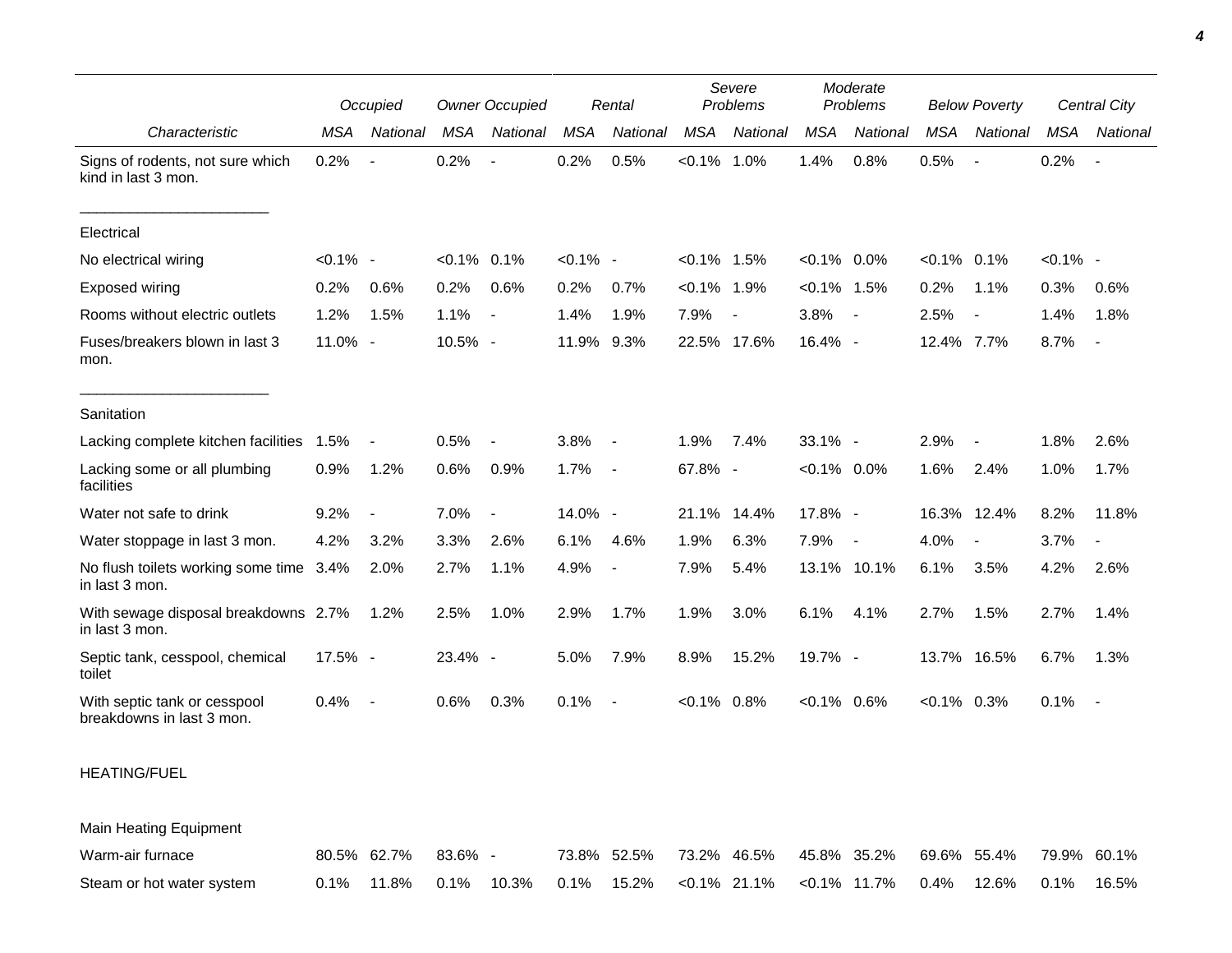|                                                         | Occupied       |                          | <b>Owner Occupied</b> |                          | Rental         |                          | Severe<br>Problems |                     | Moderate<br>Problems |                          | <b>Below Poverty</b> |                          | <b>Central City</b> |                          |
|---------------------------------------------------------|----------------|--------------------------|-----------------------|--------------------------|----------------|--------------------------|--------------------|---------------------|----------------------|--------------------------|----------------------|--------------------------|---------------------|--------------------------|
| Characteristic                                          | <b>MSA</b>     | National                 | <b>MSA</b>            | National                 | <b>MSA</b>     | National                 | <b>MSA</b>         | National            | <b>MSA</b>           | National                 | <b>MSA</b>           | National                 | <b>MSA</b>          | National                 |
| Electric heat pump                                      | 7.8%           | 11.5%                    | 7.2%                  | 12.1%                    | 9.0%           | $\blacksquare$           | 3.9%               | 6.8%                | 4.5%                 | 5.8%                     | 6.9%                 | 9.6%                     | 7.3%                | 9.1%                     |
| Built-in electric units                                 | 1.2%           | 4.3%                     | 0.6%                  | 2.8%                     | 2.5%           | 7.6%                     | 3.9%               | 5.6%                | $< 0.1\%$            | 5.5%                     | 2.9%                 | 5.9%                     | 1.6%                | 3.7%                     |
| Floor, wall, or other built-in hot air<br>without ducts | 5.8%           | $\blacksquare$           | 4.6%                  | 2.9%                     | 8.4%           | $\blacksquare$           | 3.9%               | 6.8%                | 6.2%                 | $\overline{\phantom{a}}$ | 8.4%                 | $\blacksquare$           | 6.9%                | $\overline{\phantom{a}}$ |
| Room heaters with flue                                  | 1.0%           | $\overline{\phantom{a}}$ | 0.6%                  | 1.0%                     | 1.8%           | $\overline{\phantom{a}}$ | $< 0.1\%$          | 2.4%                | $< 0.1\%$            | 1.4%                     | 2.3%                 | $\overline{\phantom{a}}$ | 0.9%                | $\blacksquare$           |
| Room heaters without flue                               | 1.9%           | 1.2%                     | 1.6%                  | 1.2%                     | 2.7%           | 1.3%                     | 5.9%               | 2.7%                | 40.4%                | 30.4%                    | 5.5%                 | 2.7%                     | 1.7%                | 1.1%                     |
| Portable electric heaters                               | 0.9%           | $\blacksquare$           | 0.8%                  | 0.6%                     | 1.0%           | 1.4%                     | 5.5%               | 2.6%                | 1.0%                 | 1.6%                     | 1.7%                 | $\overline{\phantom{a}}$ | 0.8%                | $\sim$                   |
| <b>Stoves</b>                                           | 0.4%           | 0.8%                     | 0.5%                  | 1.0%                     | 0.2%           | 0.5%                     | $< 0.1\%$ 2.5%     |                     | 2.2%                 | 0.7%                     | 0.5%                 | 1.2%                     | 0.2%                | $\sim$ $-$               |
| Fireplace with inserts                                  | $< 0.1\%$ 0.1% |                          | $< 0.1\%$             | 0.2%                     | $< 0.1\%$ -    |                          |                    | $< 0.1\%$ $< 0.1\%$ | $< 0.1\%$            | 0.1%                     | $< 0.1\%$ 0.1%       |                          | $< 0.1\%$ -         |                          |
| Fireplace without inserts                               | $< 0.1\%$ 0.1% |                          | $< 0.1\%$ 0.1%        |                          | $< 0.1\%$ -    |                          | $< 0.1\%$ 0.2%     |                     | $< 0.1\%$ 0.1%       |                          | $< 0.1\%$ -          |                          | $< 0.1\%$ -         |                          |
| Other                                                   | 0.3%           | $\overline{\phantom{a}}$ | 0.3%                  | $\overline{\phantom{a}}$ | 0.3%           | $\blacksquare$           | $< 0.1\%$ 0.7%     |                     | $< 0.1\%$ 0.4%       |                          | 0.8%                 | 0.5%                     | 0.3%                | $\sim$                   |
| No heating equipment                                    | $< 0.1\%$ 0.4% |                          | $< 0.1\%$ 0.3%        |                          | 0.1%           | 0.6%                     | $< 0.1\%$ 1.5%     |                     | $< 0.1\%$            | 0.8%                     | $< 0.1\%$            | 0.6%                     | 0.1%                | 0.6%                     |
| Cooking stove                                           | 0.1%           | $\sim$                   | 0.1%                  | $\overline{\phantom{a}}$ | 0.2%           | $\overline{\phantom{a}}$ | 3.8%               | 0.7%                | $< 0.1\%$ 0.2%       |                          | 1.0%                 | 0.2%                     | 0.3%                | $\sim$                   |
| <b>Water Heating Fuel</b>                               |                |                          |                       |                          |                |                          |                    |                     |                      |                          |                      |                          |                     |                          |
| Electricity                                             | 33.9% -        |                          | 25.6% 37.2%           |                          | 51.2% -        |                          |                    | 29.6% 35.5%         | 44.7% -              |                          | 43.2% -              |                          | 32.8% -             |                          |
| Gas, LP/bottled gas                                     | 65.8% -        |                          | 74.1% 57.9%           |                          | 48.4% -        |                          |                    | 70.4% 53.7%         | 54.8% -              |                          | 56.2% -              |                          | 66.9% -             |                          |
| Fuel oil                                                | $< 0.1\%$ 4.9% |                          | $< 0.1\%$ 4.6%        |                          | $< 0.1\%$ 5.7% |                          |                    | $< 0.1\%$ 10.1%     | $< 0.1\%$ 4.5%       |                          | $< 0.1\%$ 4.7%       |                          | $< 0.1\%$ 6.1%      |                          |
| Kerosene or other liquid fuel                           | 0.1%           | $\sim$                   | 0.1%                  | $\overline{\phantom{a}}$ |                | $< 0.1\% < 0.1\%$        |                    | $< 0.1\%$ $< 0.1\%$ | $< 0.1\%$ 0.1%       |                          | $< 0.1\%$            | $< 0.1\%$                | 0.1%                | $\sim$                   |
| Other                                                   | 0.2%           | $\blacksquare$           | 0.2%                  | $\overline{\phantom{a}}$ | 0.4%           | $\blacksquare$           | $< 0.1\%$ 0.6%     |                     | 0.6%                 | 0.1%                     | 0.6%                 | 0.3%                     | 0.2%                | $\overline{\phantom{a}}$ |
| Clothes Dryer(,000)                                     | 365            | 86,169                   | 281                   | 70,348                   | 83             | 15,821                   | 4                  | 1,060               | 12                   | 2,193                    | 37                   | 8,541                    | 161                 | 20,176                   |
| Have Clothes Dryer                                      | 84.6% -        |                          | 96.3% -               |                          |                | 60.1% 46.6%              |                    | 72.1% 52.5%         | 61.6% -              |                          | 64.9% -              |                          |                     | 80.9% 63.9%              |
| Electricity                                             | 83.2% -        |                          | 81.5% -               |                          | 89.2% -        |                          | 73.3% -            |                     | 84.5% -              |                          | 86.2% -              |                          | 80.7% -             |                          |
| Gas, LP gas (liquid propane)                            |                | 16.7% 22.9%              | 18.5% 24.8%           |                          |                | 10.8% 14.5%              | 26.7% -            |                     | 15.5% -              |                          | 13.8% -              |                          | 19.3%               | 26.8%                    |
| Other                                                   | $< 0.1\%$ -    |                          | $< 0.1\%$ -           |                          | $< 0.1\%$ 0.1% |                          | $< 0.1\%$ 0.3%     |                     |                      | $< 0.1\%$ $< 0.1\%$      | $< 0.1\%$ 0.1%       |                          |                     | $< 0.1\%$ $< 0.1\%$      |

Heating Problems

\_\_\_\_\_\_\_\_\_\_\_\_\_\_\_\_\_\_\_\_\_\_\_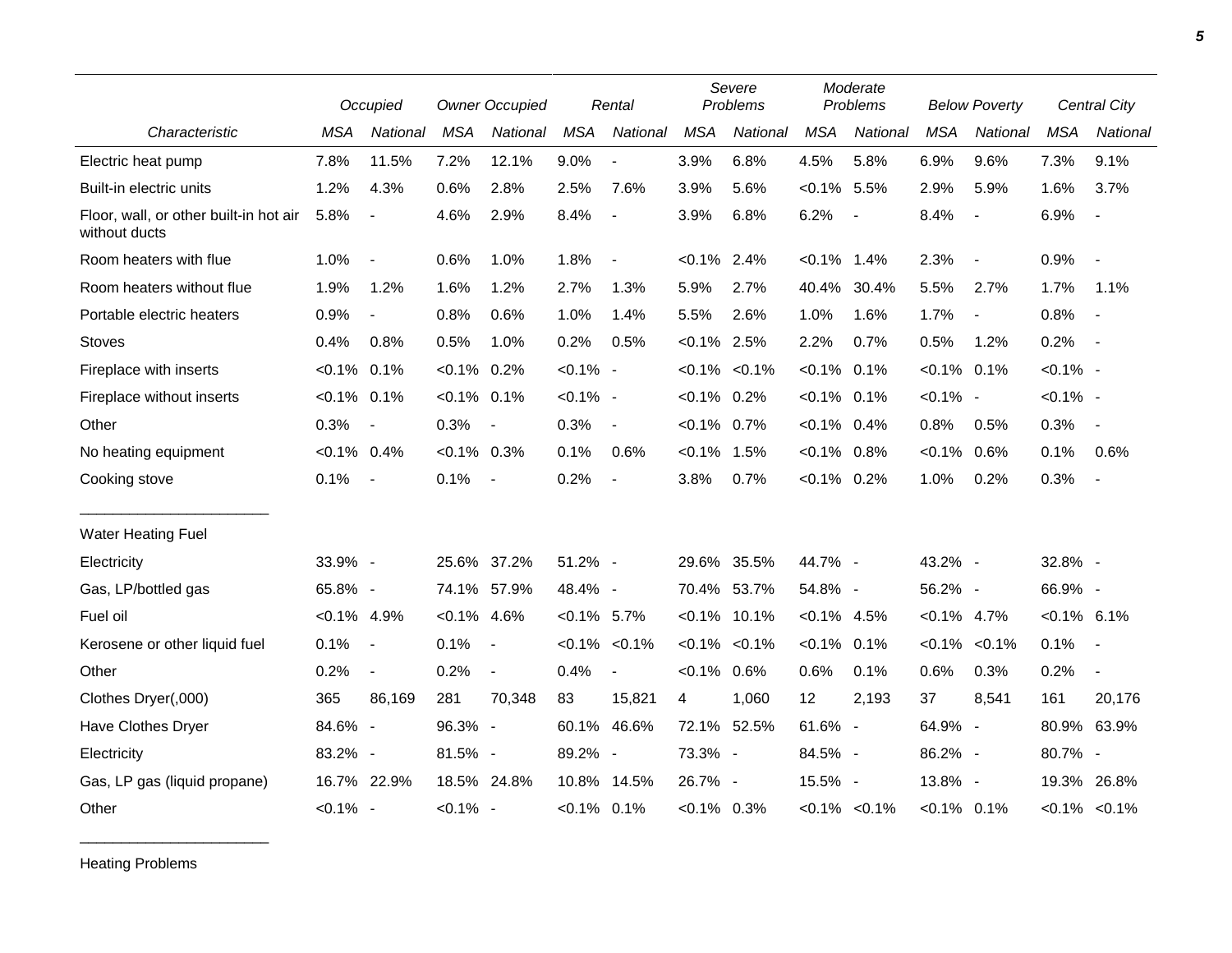|                                                             |                | Occupied                 |                | <b>Owner Occupied</b>    |            | Rental                   | Severe<br>Problems |                          | Moderate<br>Problems |                          | <b>Below Poverty</b> |                          | Central City   |                          |
|-------------------------------------------------------------|----------------|--------------------------|----------------|--------------------------|------------|--------------------------|--------------------|--------------------------|----------------------|--------------------------|----------------------|--------------------------|----------------|--------------------------|
| Characteristic                                              | MSA            | National                 | <b>MSA</b>     | National                 | <b>MSA</b> | National                 | <b>MSA</b>         | National                 | <b>MSA</b>           | National                 | MSA                  | <b>National</b>          | <b>MSA</b>     | National                 |
| Uncomfortably cold for 24 hours or 8.0%<br>more last winter |                |                          | 6.8%           |                          | 11.3% -    |                          | 48.6% -            |                          | 19.3% -              |                          | 14.6%                | 10.5%                    | 9.0%           |                          |
| Heating equipment breakdowns                                | 2.1%           | $\overline{\phantom{a}}$ | 1.8%           | $\overline{\phantom{a}}$ | 2.9%       | $\overline{\phantom{a}}$ | 35.9% -            |                          | 3.4%                 | 2.5%                     | 3.6%                 | 2.8%                     | 2.6%           | $\overline{\phantom{a}}$ |
| Other causes                                                | 5.2%           | $\overline{\phantom{a}}$ | 4.9%           | $\blacksquare$           | 5.7%       | $\overline{\phantom{a}}$ | 20.8% 8.1%         |                          | 12.6%                | $\overline{\phantom{a}}$ | 8.9%                 | 6.7%                     | 5.5%           |                          |
| Utility interruption                                        | 1.7%           | $\overline{\phantom{a}}$ | 2.1%           | $\blacksquare$           | 0.9%       | $\overline{\phantom{a}}$ | $< 0.1\%$          | 1.4%                     | 4.2%                 | 1.8%                     | 1.4%                 | $\overline{\phantom{a}}$ | 1.7%           | 1.1%                     |
| Inadequate heating capacity                                 | 1.1%           | $\overline{\phantom{a}}$ | 0.7%           | $\blacksquare$           | 1.9%       | $\overline{\phantom{a}}$ | 10.6%              | 3.2%                     | 5.2%                 | $\blacksquare$           | 2.5%                 | $\overline{\phantom{a}}$ | 1.1%           | 1.4%                     |
| Inadequate insulation                                       | 1.1%           | $\blacksquare$           | 0.6%           | $\overline{\phantom{a}}$ | 2.0%       | 1.5%                     | 6.9%               | 3.5%                     | 5.4%                 | 3.7%                     | 2.3%                 | $\overline{\phantom{a}}$ | 1.4%           | $\overline{\phantom{a}}$ |
| Cost of heating                                             | 0.8%           | $\blacksquare$           | 0.9%           |                          | 0.5%       | 1.0%                     | 2.4%               | 1.4%                     | $< 0.1\%$ 2.4%       |                          | 2.1%                 | 1.3%                     | 1.0%           | 0.7%                     |
| Other                                                       | 1.5%           | $\overline{\phantom{a}}$ | 1.4%           | 1.1%                     | 1.6%       | 2.1%                     | 6.4%               | 2.6%                     | 3.8%                 |                          | 3.1%                 | 2.0%                     | 1.4%           | 1.9%                     |
| SELECTED PHYSICAL<br><b>PROBLEMS</b>                        |                |                          |                |                          |            |                          |                    |                          |                      |                          |                      |                          |                |                          |
| Severe Physical Problems(,000)                              | 6              | 2,021                    | 3              | 922                      | 3          | 1,099                    | 6                  | 2,021                    |                      |                          | $\overline{2}$       | 583                      | $\mathsf 3$    | 859                      |
| Severe physical problems                                    | 1.4%           | 1.9%                     | 0.8%           | 1.2%                     | 2.5%       | 3.2%                     | 100%               | $\overline{\phantom{a}}$ |                      |                          | 2.9%                 | 3.9%                     | 1.6%           | 2.7%                     |
| Plumbing                                                    | 0.9%           | 1.2%                     | 0.6%           | 0.9%                     | 1.7%       |                          | 67.8% -            |                          |                      |                          | 1.6%                 | 2.4%                     | 1.0%           | 1.7%                     |
| Heating                                                     | 0.5%           | $\overline{\phantom{a}}$ | 0.3%           | $\blacksquare$           | 0.7%       | 1.2%                     | 33.9% -            |                          |                      |                          | 1.1%                 | $\blacksquare$           | 0.5%           | 0.9%                     |
| Electric                                                    | $< 0.1\%$ 0.1% |                          | $< 0.1\%$ 0.1% |                          | $< 0.1\%$  | 0.1%                     | $< 0.1\%$ 3.6%     |                          |                      |                          | $< 0.1\%$ 0.2%       |                          | $< 0.1\%$      | 0.1%                     |
| Hallways                                                    | $< 0.1\%$ 0.0% |                          | $< 0.1\%$ 0.0% |                          | $< 0.1\%$  | 0.0%                     | $< 0.1\%$ 0.0%     |                          |                      |                          | $< 0.1\%$ 0.0%       |                          | $< 0.1\%$ 0.0% |                          |
| Upkeep                                                      | $< 0.1\%$ -    |                          | $< 0.1\%$ -    |                          | 0.1%       | $\blacksquare$           | 1.9%               | 2.6%                     | ÷.                   | $\ddot{\phantom{a}}$     | 0.2%                 | $\blacksquare$           | $< 0.1\%$ 0.1% |                          |
| Moderate Physical Problems(,000)                            | 20             | 4,188                    | 8              | 1,648                    | 12         | 2,540                    |                    |                          | 20                   | 4,188                    | 6                    | 1,131                    | 10             | 1,704                    |
| Moderate physical problems                                  | 4.6%           | $\overline{a}$           | 2.8%           | 2.2%                     | 8.4%       | $\blacksquare$           |                    |                          | 100%                 | $\overline{\phantom{a}}$ | 11.2%                | 7.5%                     | 5.0%           | $\blacksquare$           |
| Plumbing                                                    | 0.2%           | $\overline{\phantom{a}}$ | 0.1%           | $\blacksquare$           | 0.5%       |                          |                    |                          | 5.0%                 | 3.7%                     | 0.7%                 | 0.3%                     | 0.4%           |                          |
| Heating                                                     | 1.9%           | 1.2%                     | 1.5%           | 1.1%                     | 2.7%       | 1.2%                     |                    |                          | 40.4%                | 30.4%                    | 5.3%                 | 2.5%                     | 1.7%           | 1.0%                     |
| Upkeep                                                      | 1.5%           | $\overline{\phantom{a}}$ | 0.5%           | $\blacksquare$           | 3.7%       | $\overline{\phantom{a}}$ |                    |                          | 33.1% -              |                          | 2.7%                 | $\overline{\phantom{a}}$ | 1.8%           | 2.3%                     |
| Hallways                                                    | 0.1%           | $\overline{\phantom{a}}$ | $< 0.1\%$ -    |                          | 0.2%       |                          |                    |                          | 1.2%                 | 3.2%                     | $< 0.1\%$ 0.2%       |                          | 0.1%           |                          |
| Kitchen                                                     | 1.1%           | $\overline{\phantom{a}}$ | 0.9%           |                          | 1.7%       | $\overline{\phantom{a}}$ |                    |                          | 24.9%                | $\overline{\phantom{a}}$ | 3.4%                 | 2.0%                     | 1.2%           | 1.7%                     |

\_\_\_\_\_\_\_\_\_\_\_\_\_\_\_\_\_\_\_\_\_\_\_